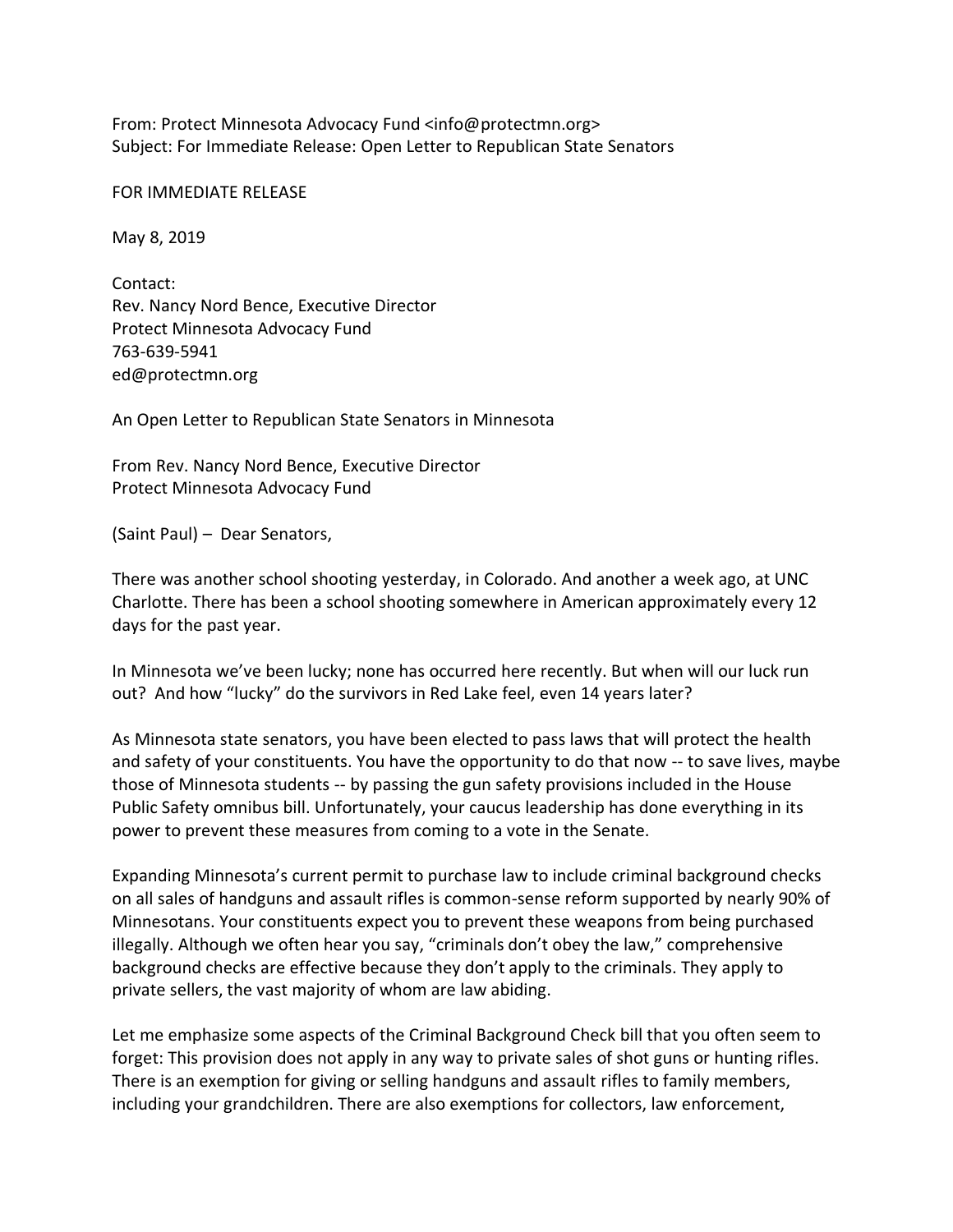marksmanship and gun safety instructional programs, and for lending a handgun or assault rifle for temporary use by friends. Finally, because the proof of sale is held by the seller and the buyer ONLY, this measure would not and could not and will not create any sort of "registry" through which the government can confiscate your guns.

The Extreme Risk Protection Order provision, often called the "Red Flag" bill, is another lifesaving measure that it is in your power to pass this session. Nearly 80% of Minnesota's gun deaths are suicides. One Minnesotan dies by gun suicide every day, a shockingly large portion of whom are young. The rate of gun suicide in Minnesota reaches its highest peak between the ages of 15-25. Your vote for the Red Flag bill in Minnesota will help prevent these devastating tragedies by enabling law enforcement to temporarily remove firearms via court order from those who are at high risk. The bill is modeled on Minnesota's current Domestic Violence Protection Order law and contains the exact same due process provisions. We haven't heard complaining about lack of due process under that statute.

Red Flag laws do more than prevent suicides; they also prevent mass shootings. According to testimony in the Florida state legislature, the Parkland school shooting could have been prevented if there had been a Red Flag law in place. Florida law makers passed their Red Flag bill in record time after Parkland. Senators, are you waiting for a Parkland to happen in Minnesota before voting in these sensible and widely-supported gun reforms? How will you feel about obstructing the vote if Minnesota students are the next victims?

50% of Americans live in states that have comprehensive criminal background checks, and more than a third live in states with Red Flag laws. Their legislators have taken positive steps to strengthen gun laws without infringing on the rights of responsible, law abiding gun owners. Why won't you?

You have the power to save lives in Minnesota. On behalf of the children of Minnesota who may be the next targets, we urge our Republican state senators not to strip the gun safety provisions from the omnibus bill and to allow a vote on the floor this session. Stop hiding behind your caucus leadership and specious NRA arguments. Use the power the people have entrusted to you to protect Minnesota from gun violence.

After all, good luck only lasts so long.

Unarmed and unafraid.

Rev. Nancy Nord Bence, Executive Director Protect Minnesota

###